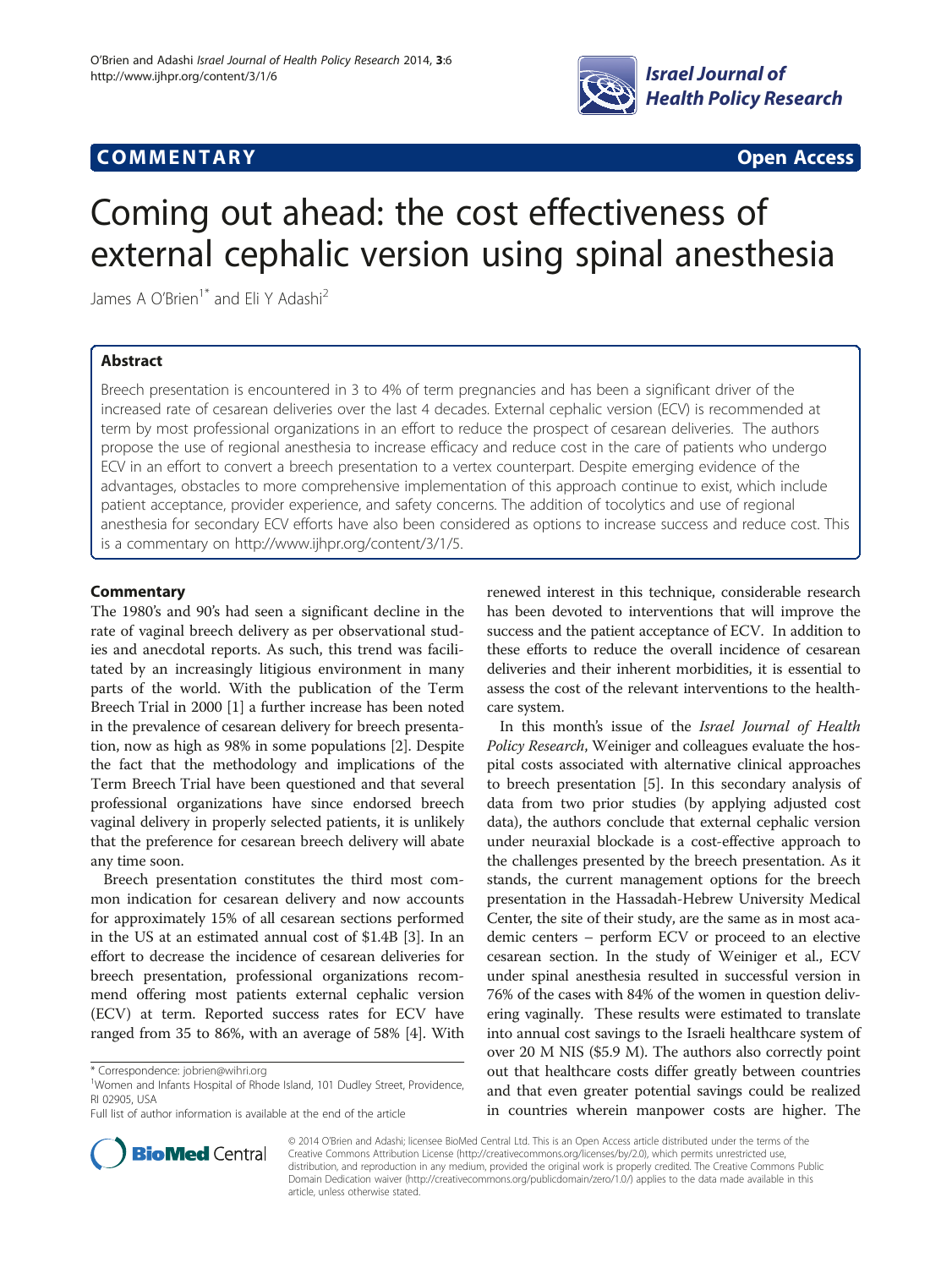authors also cite the added benefits to the population of improved quality adjusted life years (QALYs) that coincide with a reduction in cesarean delivery rates.

This report concurs with prior studies analyzing costs associated with ECV. Using a computer-based decision model, Tan et al. [[6\]](#page-2-0) concluded that from a societal perspective, an ECV trial was cost-effective when compared to a scheduled cesarean section for breech presentation provided the probability of successful ECV was greater than 32%. Gifford et al. [[7](#page-2-0)], in turn, using decision-analysis techniques, demonstrated a decrease in the cesarean delivery rate as well as cost savings for patients delivering after unsuccessful versions by scheduled cesarean delivery versus routinely scheduling a cesarean when a breech presentation is identified at term.

The data cited in this study represents a compilation of two previous publications by the author. The prospective randomized controlled trials in question each revealed significantly increased rates of successful ECV in nulliparous and multiparous populations using spinal anesthesia. The initial study [\[8](#page-2-0)], carried out in nulliparous patients, demonstrated successful ECV in 66.7% of patients receiving spinal anesthesia versus 32.4% in untreated counterparts. The study of multiparous patients [\[9\]](#page-2-0) also showed a significant success with spinal anesthesia (87.1%) versus without such intervention (57.5%). Both studies documented a significant decrease in visual analogue pain scores in patients receiving spinal anesthesia. The findings of these two smaller studies were confirmed in a metaanalysis [\[10\]](#page-2-0) that included 4 additional randomized controlled trials.

Although the case for increased success and reduced costs for ECV is clear, some concerns and controversy remain. Patient acceptance has not been universal with reported rates of maternal refusal of an ECV attempt ranging from 18 to 76% [\[11](#page-2-0)]. In their vignette study Vlemmix et al. [\[12\]](#page-2-0) showed that expected procedural pain and the success rate thereof were the most important factors influencing patient willingness to undergo ECV. The use of regional anesthesia would seem to satisfy both of these concerns. Provider experience and comfort level may also impact utilization as 4 to 33% of patients suitable for ECV were not offered the procedure [\[11\]](#page-2-0). In situations wherein provider reluctance due to inexperience is the case, it may be reasonable and advantageous for institutions to consider offering the services of more experienced providers to perform ECV.

ECV is felt to be a safe procedure. However, safety concerns are still raised in some reports. Although most of the controversy dates back to 1970 when procedureassociated fetal mortality was thought to be about 1%, the following is worth considering. The most frequent complication of ECV is transient fetal heart rate changes that have been reported in 5.7% of cases [\[13\]](#page-2-0). Persistent changes resulting in the need for emergency cesarean delivery are seen only in 0.3% of cases. The incidence of placental abruption is 0.12% and the prevalence of feto-maternal transfusion appears to range from 2 to 4%. Opponents of the use of anesthesia for ECV argue that complication rates are higher under these circumstances and feel that this may be related to the potential of applying too much force in these pain-free patients.

Other medications have also been used to enhance the success of ECV. Randomized trials have demonstrated that significant improvement may be expected with most tocolytics with the exception of nifedipine. These medications have been used in conjunction with regional anesthesia in some studies and likely provide a combination of myometrial and abdominal muscular relaxation. The combined use of a tocolytic and regional anesthesia appears to be associated with an increased success rate.

The literature regarding the use of regional anesthesia features studies using spinal, epidural, and combined spinal epidural approaches. Most studies seek to achieve adequate anesthesia to the T6 level which may well optimize the likelihood for successful ECVs. Several authors emphasize the difference in using anesthesia versus analgesic dosing levels as a key to successful ECV as well. Some also favor the use of combined spinal epidural as a means to providing adequate dosing for an emergency cesarean delivery in the event of a non-resolving fetal bradycardia.

Many authors have tried to define predictors of a successful ECV with little consistency. In a comprehensive meta-analysis [[11\]](#page-2-0) involving over 10,000 women, multiparity, non-engagement of the breech, a relaxed uterus, a palpable fetal head, and maternal weight less than 65 kg were shown to be valid positive prognostic indicators.

Smaller studies have assessed alternative approaches using neuraxial anesthesia as a secondary option after an unsuccessful attempted version without anesthesia. Rozenberg et al. [\[14](#page-2-0)] resorting to epidural anesthesia reported a 39.7% success rate for ECV after an unsuccessful initial attempt with a beta-mimetic alone. Their overall success rate was 72.8%. This approach may well have the potential to yield additional cost savings.

Successful ECV does not guarantee a vaginal delivery. Spontaneous reversion to the breech presentation can occur in approximately 4% of cases. More significantly, cesarean delivery is more than twice as likely in patients after ECV than in control patients with cephalic presentations [[15\]](#page-2-0). The main indications for the cesarean deliveries in question are dystocia and fetal intolerance of labor. Although several hypotheses have been advanced for these findings, the reasons remain unclear. Kabiri et al. [[16\]](#page-2-0) observed in a retrospective cohort study that the risk of cesarean delivery was significantly decreased when delivery occurred more than 96 hours after